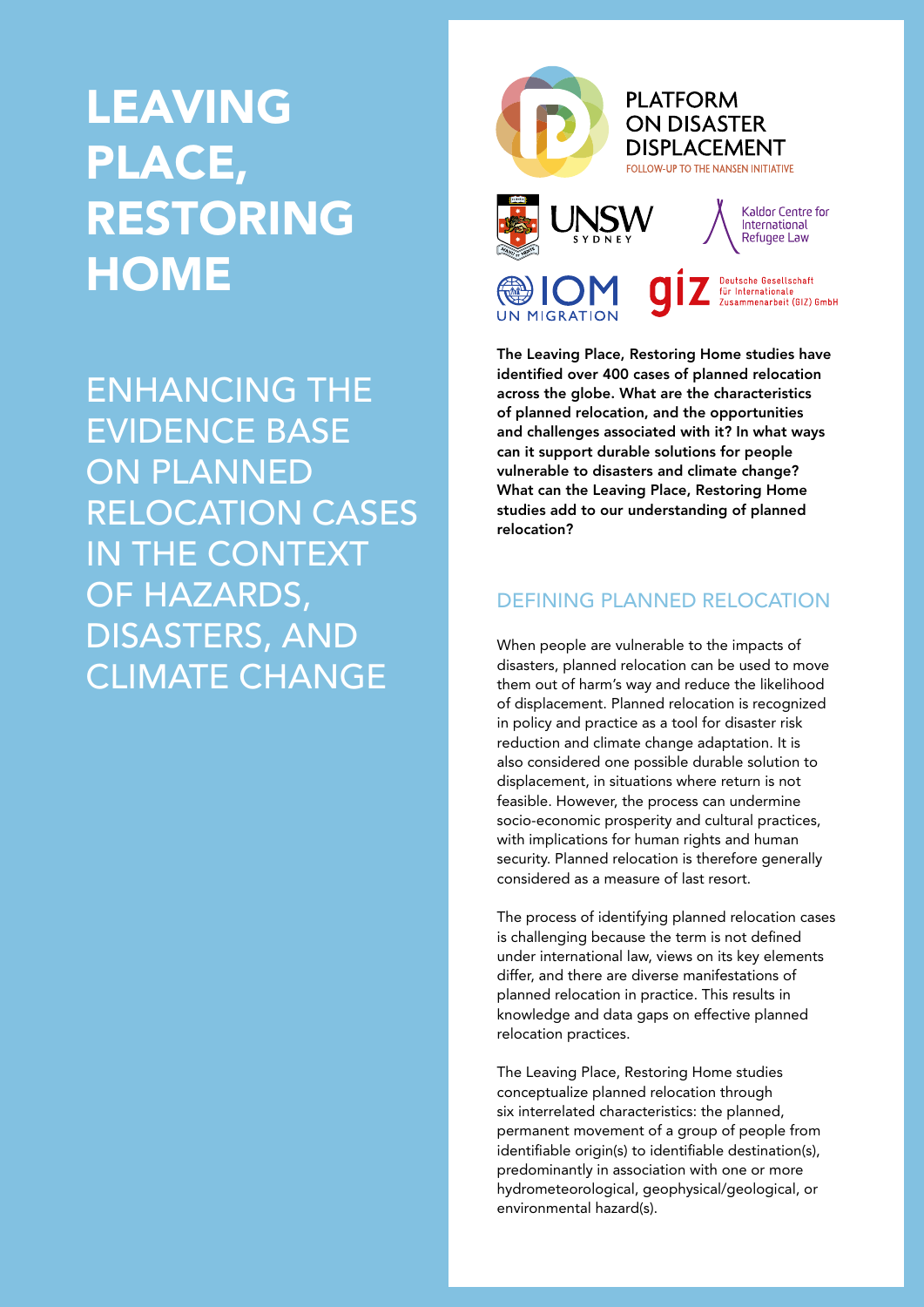THE 2015 NANSEN INITIATIVE *[Agenda for the protection of cross-border displaced persons in the context](https://disasterdisplacement.org/wp-content/uploads/2014/08/EN_Protection_Agenda_Volume_I_-low_res.pdf)  [of disasters and climate](https://disasterdisplacement.org/wp-content/uploads/2014/08/EN_Protection_Agenda_Volume_I_-low_res.pdf) change* views planned relocation as a "planned process in which persons or groups of persons move or are assisted to move away from their homes or places of temporary residence, are settled in a new location, and provided with the conditions for rebuilding their lives. Planned relocation can be voluntary or involuntary, and usually takes place within the country, but may, in very exceptional cases, also occur across State borders".

For more definitions, consult the *[2015 Guidance on Protecting People from Disasters and Environmental](https://www.unhcr.org/protection/environment/562f798d9/planned-relocation-guidance-october-2015.html)  [Change through Planned Relocation](https://www.unhcr.org/protection/environment/562f798d9/planned-relocation-guidance-october-2015.html)* by the United Nations High Commissioner for Refugees, the Brookings Institute, and Georgetown University; and *[Resolution 6/2018](https://www.ila-hq.org/images/ILA/Resolutions/ILAResolution_6_2018_SeaLevelRise_SydneyDeclaration.pdf)* from the 78th Conference of the International Law Association.

# FINDINGS FROM THE STUDIES "LEAVING PLACE, RESTORING HOME"

Planned relocation is a global phenomenon. Identified cases occur in over 78 countries and territories, with a large proportion found in Asia.  $\overline{\textbf{0}}$ 

- **2** Many planned relocation cases occur in multi-hazard contexts. It is often the combined harms or risks of multiple hazards across time that contribute to a relocation decision.
- **3** Many planned relocation cases are ongoing, years after they have begun. This underscores the complex nature of such processes, and the long duration of time required in some cases.
- 4 Most planned relocation cases involve a single origin to a single destination site. However, other cases involve diverse spatial patterns, comprising single or multiple origin and destination sites.
- **B** Iterative and concerted efforts are necessary to monitor and synthesize data on planned relocation cases and their characteristics to enhance and update the available evidence.
- Maintaining a robust and up-to-date database of planned relocation cases, their characteristics, and scale, will allow policymakers and practitioners to improve understanding of the phenomena, and assess the circumstances of diverse cases. 6
- Determining which characteristics of planned relocation cases are associated with more positive outcomes for relocated persons, and generating further refined understandings of effective practice and lessons learned, is necessary to enable policymakers and practitioners to minimize harms to affected people and promote and protect their human rights and dignity.  $\overline{\bm{O}}$

# THE RESEARCH IN CONTEXT

Attention to planned relocation in normative and policy instruments has increased since it was included alongside displacement and migration in the 2010 Cancun Adaptation Framework. The Platform on Disaster Displacement, the Andrew & Renata Kaldor Centre for International Refugee Law at the University of New South Wales, the International Organization for Migration and the Deutsche Gesellschaft für Internationale Zusammenarbeit (GIZ) GmbH have commissioned a complementary set of studies aiming at enhancing the evidence base on planned relocation in order to support more informed research, policy and practice.

This set of studies also supports the implementation of the 2019-2021 Plan of Action of the Task Force on Displacement under the Warsaw International Mechanism on Loss and Damage of the United Nations Framework Convention on Climate Change.

*Leaving Place, Restoring Home I & II* is a compilation of planned relocation cases identified from English, French, Spanish and Portuguese peer-reviewed scholarly articles and grey literature, and provides:

- A unique, open-access, [global dataset](https://disasterdisplacement.org/portfolio-item/global-dataset-leaving-place-restoring-home) comprising over 400 cases of planned relocation.
- An in-depth examination in *[Leaving Place, Restoring](https://disasterdisplacement.org/portfolio-item/leaving-place-restoring-home)  [Home I](https://disasterdisplacement.org/portfolio-item/leaving-place-restoring-home)*, drawing from English-language literature, of 34 cases across different continents to analyze context and design characteristics of planned relocation.
- Further evidence in *[Leaving Place, Restoring Home II](https://environmentalmigration.iom.int/sites/g/files/tmzbdl1411/files/documents/pub2021_183_r_2022_final-version-march-2022.pdf)*, drawing from French-, Spanish- and Portugueselanguage literature, of planned relocation practices including a detailed examination of 7 cases in West Africa.
- A foundation for future efforts to augment knowledge and data on planned relocation, and to promote approaches to policy and practice that mitigate risk and protect people from harm.